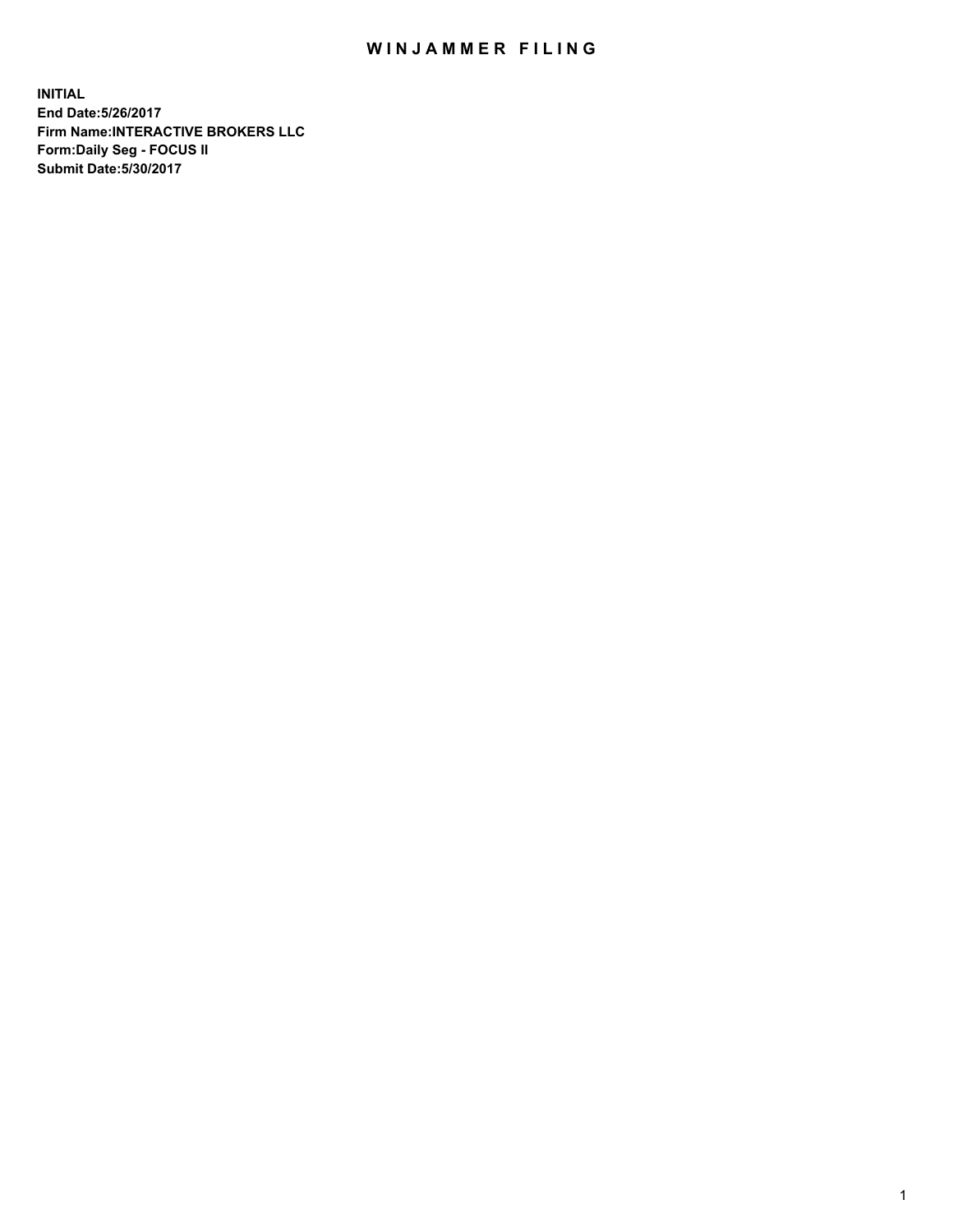## **INITIAL End Date:5/26/2017 Firm Name:INTERACTIVE BROKERS LLC Form:Daily Seg - FOCUS II Submit Date:5/30/2017 Daily Segregation - Cover Page**

| Name of Company<br><b>Contact Name</b><br><b>Contact Phone Number</b><br><b>Contact Email Address</b>                                                                                                                                                                                                                          | <b>INTERACTIVE BROKERS LLC</b><br>James Menicucci<br>203-618-8085<br>jmenicucci@interactivebrokers.c<br>om |
|--------------------------------------------------------------------------------------------------------------------------------------------------------------------------------------------------------------------------------------------------------------------------------------------------------------------------------|------------------------------------------------------------------------------------------------------------|
| FCM's Customer Segregated Funds Residual Interest Target (choose one):<br>a. Minimum dollar amount: ; or<br>b. Minimum percentage of customer segregated funds required:%; or<br>c. Dollar amount range between: and; or<br>d. Percentage range of customer segregated funds required between:% and%.                          | $\overline{\mathbf{0}}$<br>0<br>155,000,000 245,000,000<br>0 <sub>0</sub>                                  |
| FCM's Customer Secured Amount Funds Residual Interest Target (choose one):<br>a. Minimum dollar amount: ; or<br>b. Minimum percentage of customer secured funds required:%; or<br>c. Dollar amount range between: and; or<br>d. Percentage range of customer secured funds required between:% and%.                            | $\overline{\mathbf{0}}$<br>$\overline{\mathbf{0}}$<br>80,000,000 120,000,000<br>00                         |
| FCM's Cleared Swaps Customer Collateral Residual Interest Target (choose one):<br>a. Minimum dollar amount: ; or<br>b. Minimum percentage of cleared swaps customer collateral required:% ; or<br>c. Dollar amount range between: and; or<br>d. Percentage range of cleared swaps customer collateral required between:% and%. | $\overline{\mathbf{0}}$<br>$\overline{\mathbf{0}}$<br>0 <sub>0</sub><br><u>00</u>                          |

Attach supporting documents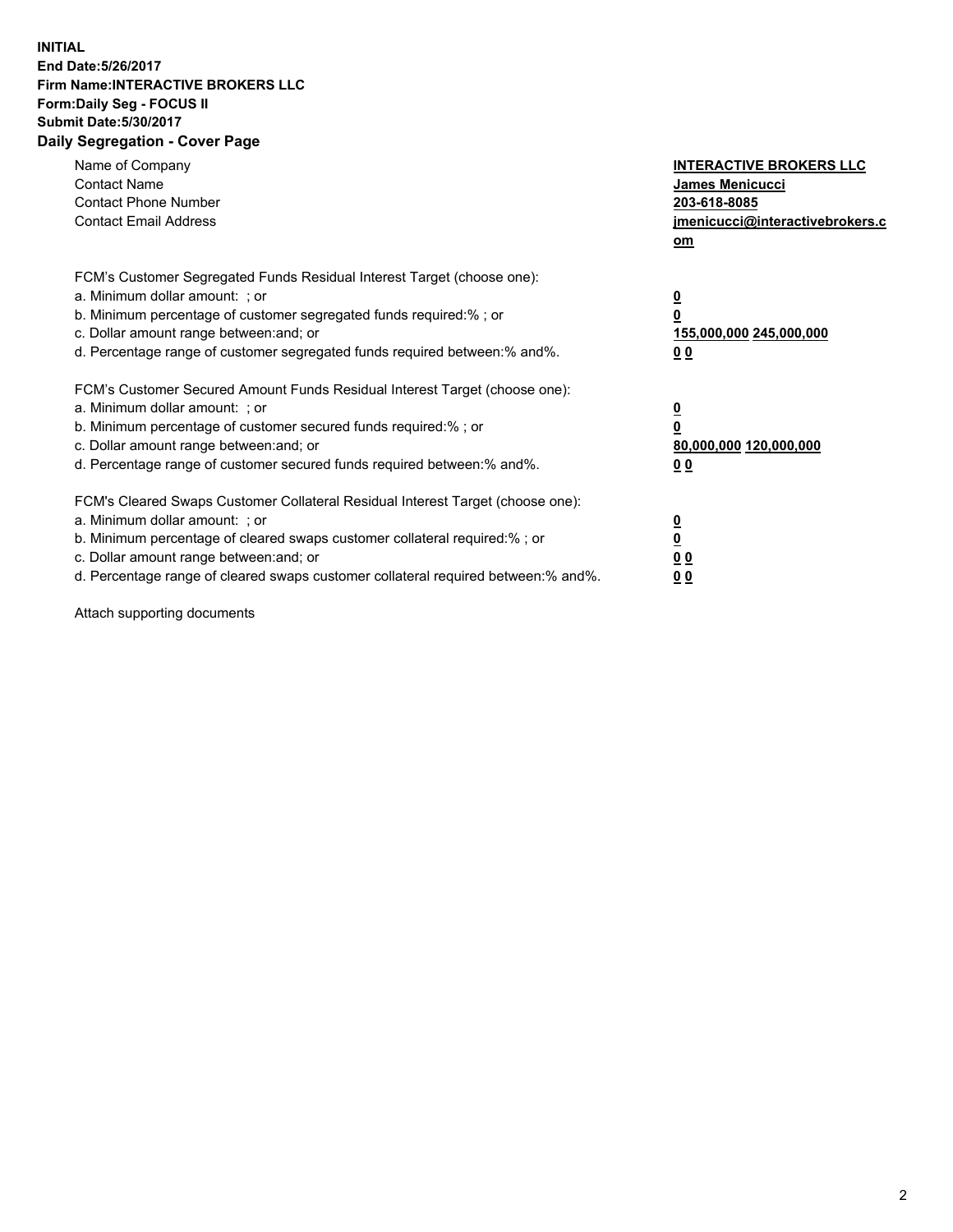## **INITIAL End Date:5/26/2017 Firm Name:INTERACTIVE BROKERS LLC Form:Daily Seg - FOCUS II Submit Date:5/30/2017 Daily Segregation - Secured Amounts**

|     | Daily Jegi egation - Jeculed Aniounts                                                       |                                  |
|-----|---------------------------------------------------------------------------------------------|----------------------------------|
|     | Foreign Futures and Foreign Options Secured Amounts                                         |                                  |
|     | Amount required to be set aside pursuant to law, rule or regulation of a foreign            | $0$ [7305]                       |
|     | government or a rule of a self-regulatory organization authorized thereunder                |                                  |
| 1.  | Net ledger balance - Foreign Futures and Foreign Option Trading - All Customers             |                                  |
|     | A. Cash                                                                                     | 340,481,208 [7315]               |
|     | B. Securities (at market)                                                                   | $0$ [7317]                       |
| 2.  | Net unrealized profit (loss) in open futures contracts traded on a foreign board of trade   |                                  |
| 3.  |                                                                                             | $-3,059,699$ [7325]              |
|     | Exchange traded options                                                                     |                                  |
|     | a. Market value of open option contracts purchased on a foreign board of trade              | <b>34,152</b> [7335]             |
|     | b. Market value of open contracts granted (sold) on a foreign board of trade                | $-20,073$ [7337]                 |
| 4.  | Net equity (deficit) (add lines 1.2. and 3.)                                                | 337,435,588 [7345]               |
| 5.  | Account liquidating to a deficit and account with a debit balances - gross amount           | 20,545 [7351]                    |
|     | Less: amount offset by customer owned securities                                            | 0 [7352] 20,545 [7354]           |
| 6.  | Amount required to be set aside as the secured amount - Net Liquidating Equity              | 337,456,133 [7355]               |
|     | Method (add lines 4 and 5)                                                                  |                                  |
| 7.  | Greater of amount required to be set aside pursuant to foreign jurisdiction (above) or line | 337,456,133 [7360]               |
|     | 6.                                                                                          |                                  |
|     | FUNDS DEPOSITED IN SEPARATE REGULATION 30.7 ACCOUNTS                                        |                                  |
| 1.  | Cash in banks                                                                               |                                  |
|     | A. Banks located in the United States                                                       | 53,576,125 [7500]                |
|     | B. Other banks qualified under Regulation 30.7                                              | 0 [7520] 53,576,125 [7530]       |
| 2.  | Securities                                                                                  |                                  |
|     | A. In safekeeping with banks located in the United States                                   | 325,707,970 [7540]               |
|     | B. In safekeeping with other banks qualified under Regulation 30.7                          | 0 [7560] 325,707,970 [7570]      |
| 3.  | Equities with registered futures commission merchants                                       |                                  |
|     | A. Cash                                                                                     | $0$ [7580]                       |
|     | <b>B.</b> Securities                                                                        | $0$ [7590]                       |
|     | C. Unrealized gain (loss) on open futures contracts                                         | $0$ [7600]                       |
|     | D. Value of long option contracts                                                           | $0$ [7610]                       |
|     | E. Value of short option contracts                                                          | 0 [7615] 0 [7620]                |
| 4.  | Amounts held by clearing organizations of foreign boards of trade                           |                                  |
|     | A. Cash                                                                                     | $0$ [7640]                       |
|     | <b>B.</b> Securities                                                                        | $0$ [7650]                       |
|     | C. Amount due to (from) clearing organization - daily variation                             | $0$ [7660]                       |
|     | D. Value of long option contracts                                                           | $0$ [7670]                       |
|     | E. Value of short option contracts                                                          | 0 [7675] 0 [7680]                |
| 5.  | Amounts held by members of foreign boards of trade                                          |                                  |
|     | A. Cash                                                                                     | 87,145,629 [7700]                |
|     | <b>B.</b> Securities                                                                        | $0$ [7710]                       |
|     | C. Unrealized gain (loss) on open futures contracts                                         | $-8,111,553$ [7720]              |
|     | D. Value of long option contracts                                                           | 34,152 [7730]                    |
|     | E. Value of short option contracts                                                          | -20,073 [7735] 79,048,155 [7740] |
| 6.  | Amounts with other depositories designated by a foreign board of trade                      | 0 [7760]                         |
| 7.  | Segregated funds on hand                                                                    | $0$ [7765]                       |
| 8.  | Total funds in separate section 30.7 accounts                                               | 458,332,250 [7770]               |
| 9.  | Excess (deficiency) Set Aside for Secured Amount (subtract line 7 Secured Statement         | 120,876,117 [7380]               |
|     | Page 1 from Line 8)                                                                         |                                  |
| 10. | Management Target Amount for Excess funds in separate section 30.7 accounts                 | 80,000,000 [7780]                |
| 11. | Excess (deficiency) funds in separate 30.7 accounts over (under) Management Target          | 40,876,117 [7785]                |
|     |                                                                                             |                                  |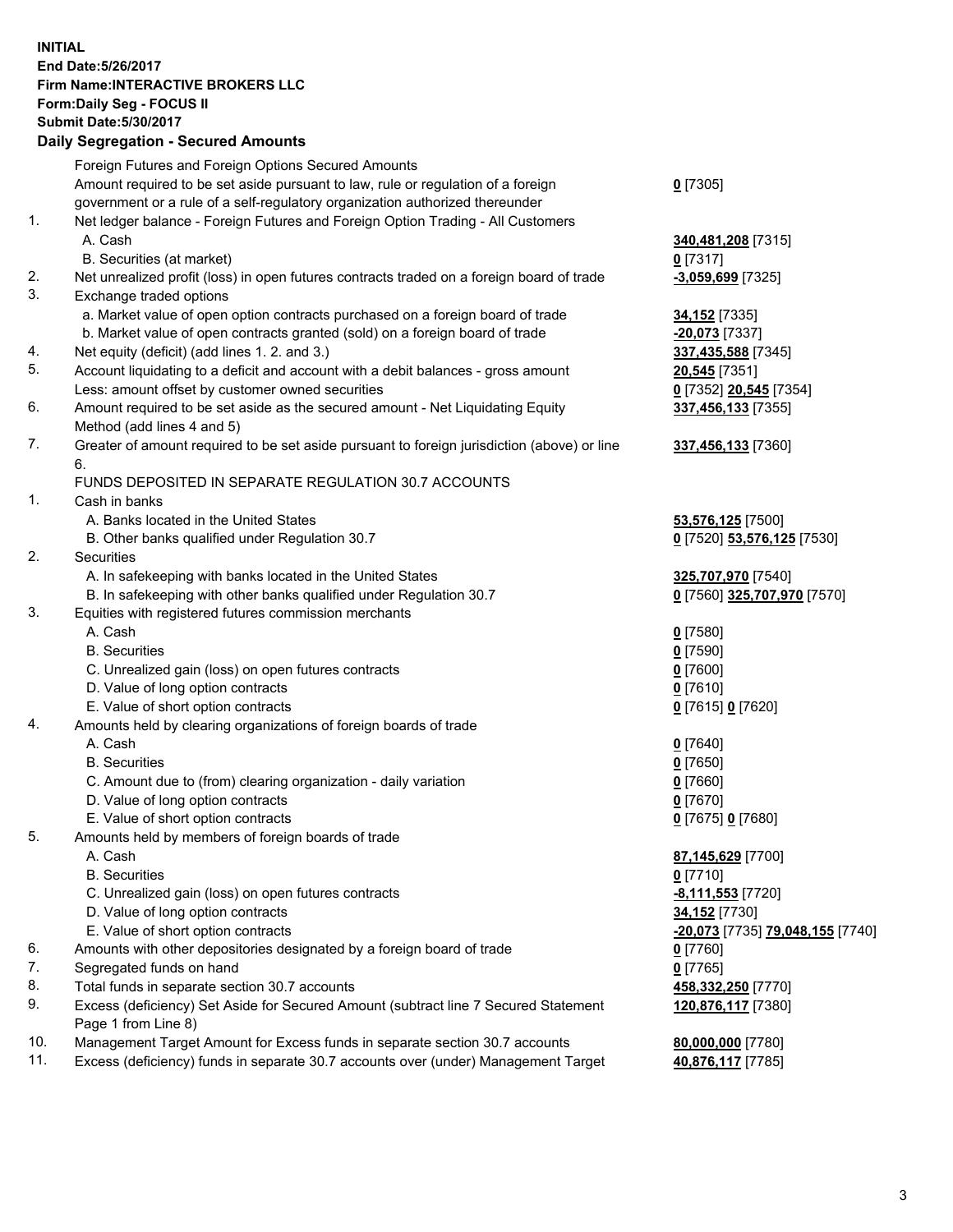**INITIAL End Date:5/26/2017 Firm Name:INTERACTIVE BROKERS LLC Form:Daily Seg - FOCUS II Submit Date:5/30/2017 Daily Segregation - Segregation Statement** SEGREGATION REQUIREMENTS(Section 4d(2) of the CEAct) 1. Net ledger balance A. Cash **3,994,339,581** [7010] B. Securities (at market) **0** [7020] 2. Net unrealized profit (loss) in open futures contracts traded on a contract market **-134,865,563** [7030] 3. Exchange traded options A. Add market value of open option contracts purchased on a contract market **220,587,700** [7032] B. Deduct market value of open option contracts granted (sold) on a contract market **-303,681,941** [7033] 4. Net equity (deficit) (add lines 1, 2 and 3) **3,776,379,777** [7040] 5. Accounts liquidating to a deficit and accounts with debit balances - gross amount **239,246** [7045] Less: amount offset by customer securities **0** [7047] **239,246** [7050] 6. Amount required to be segregated (add lines 4 and 5) **3,776,619,023** [7060] FUNDS IN SEGREGATED ACCOUNTS 7. Deposited in segregated funds bank accounts A. Cash **489,078,621** [7070] B. Securities representing investments of customers' funds (at market) **2,238,799,000** [7080] C. Securities held for particular customers or option customers in lieu of cash (at market) **0** [7090] 8. Margins on deposit with derivatives clearing organizations of contract markets A. Cash **24,261,321** [7100] B. Securities representing investments of customers' funds (at market) **1,334,462,056** [7110] C. Securities held for particular customers or option customers in lieu of cash (at market) **0** [7120] 9. Net settlement from (to) derivatives clearing organizations of contract markets **-2,380,331** [7130] 10. Exchange traded options A. Value of open long option contracts **220,615,131** [7132] B. Value of open short option contracts **-303,709,914** [7133] 11. Net equities with other FCMs A. Net liquidating equity **0** [7140] B. Securities representing investments of customers' funds (at market) **0** [7160] C. Securities held for particular customers or option customers in lieu of cash (at market) **0** [7170] 12. Segregated funds on hand **0** [7150] 13. Total amount in segregation (add lines 7 through 12) **4,001,125,884** [7180] 14. Excess (deficiency) funds in segregation (subtract line 6 from line 13) **224,506,861** [7190] 15. Management Target Amount for Excess funds in segregation **155,000,000** [7194]

16. Excess (deficiency) funds in segregation over (under) Management Target Amount Excess

**69,506,861** [7198]